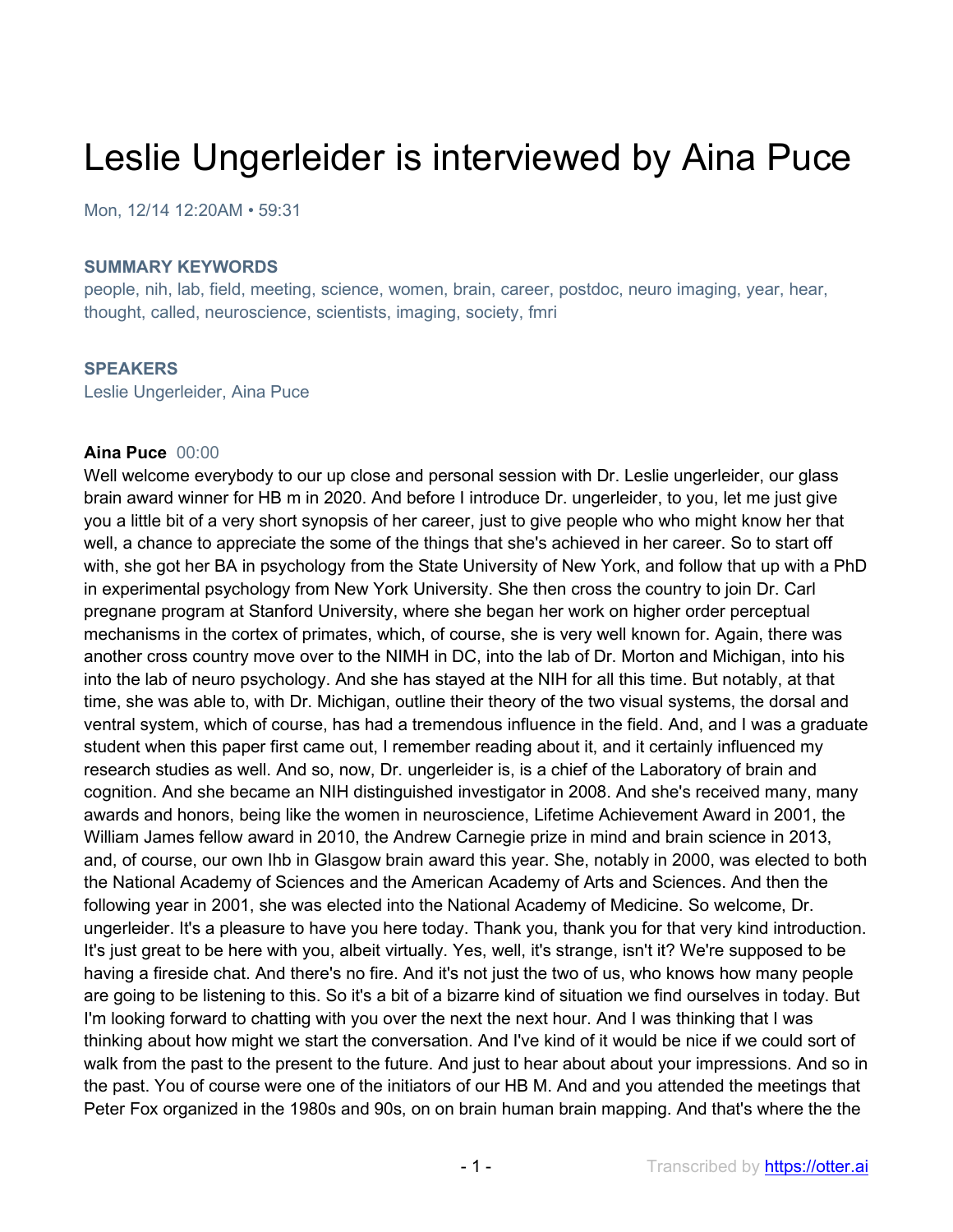seed for the human brain mapping babies were generated. So and those workshops seeded the first and second meetings of our HBM. Center. How did you originally see Oh, HP in developing?

## **Leslie Ungerleider** 04:04

Well, initially, I didn't foresee it at all. We were going down to San Antonio each year, every December, people would invite many of us who are worthy in the field of brain human brain mapping. We came from the field. We started with pet Positron Emission Tomography. And we get together each year and share ideas, share our latest findings with our colleagues who are similarly doing pet studies. And so for example, from San Antonio was Peter Fox, Helen neighbor who is with Peter at the time from UCLA, John Mazziotta, Art Toga from NIH myself. Jim haxby Cheryl Grady from Montreal, Alan Evans, Keith Worsley, from washu Steve Petersen, Mark Racihle . And of course, the London group Karl Friston, Richard Fracowiak and others, Cathy Price and others. And of course, that was even before the FIL was started at Queen Square. That was a time when they were still at Hammersmith. And so we would all get together and present our findings to each other. And it really became like in a community, a community of brain images. But it was an odd time, because FMRI was suddenly emerging on the field as this new technology. And all the groups were embracing FMRI one embracing this technology. I know at NIH, we heard about these guys, located in a place called the NMR. Center. We're putting people in magnets, and who are collecting all this called bolts signals, blood oxygenation level dependent signals. What was that about? And we want those down there one day. And there was Jimmy levy on was with the Department of Radiology, Bob Turner, and his poster, he just heard, we're in the Heart, Lung and Blood Institute, putting people in magnets and measuring these bold signals. Well, like everyone else, we were quick to jump on this new technology quick to jump on the bandwagon. As I said, emerging from these meetings down in San Antonio, was a sense that there was an emerging community in which we share ideas, and share data with each other. And I believe it was at a society for neuroscience annual meeting in New Orleans, that we all got together and formulated this idea of having an organization and an annual meeting. And that set the stage for the structure of this organization. Who would be the officers? What would constitute the council. Of course, there was no organization, it was just the germ of the idea of having an organization. And then Bernard matvey, who was at this meeting, volunteered to host our first annual meeting, which was held in Paris. And it was a resounding, resounding success. Nearly 500 people attended that first meeting. I mean, of course, you know, it's grown now, there are typically 3000, or more attending, but still, at that time. 500 was an enormous success. But I do recall, this huge fight that broke out at the business meeting that year. Fox, on the one hand, arguing vehemently that we had to be the Society for human brain mapping, and Richard cobia, arguing equally vehemently, that no, we had to be the organization for human brain mapping. Well, you know, I never quite didn't understand what was that argument about? What was the big difference? But then Richard, said, Look, if we're society, we had to have an official society journal. And then I knew I understood the issue, because Peter Fox was the editor in chief of one of two imaging journals, human brain mapping, whereas the other imaging journal neuro image was edited by john masyado To go, and Richard cobia? And how could we possibly pick one journal over another? And so that was the beginning of the organization for human brain mapping.

## **Aina Puce** 10:16

And, and it's also worthwhile noting, too that, you know, you mentioned data sharing, people think that's a new idea. You guys were thinking about this and and trying to find ways to do it. It didn't take off. But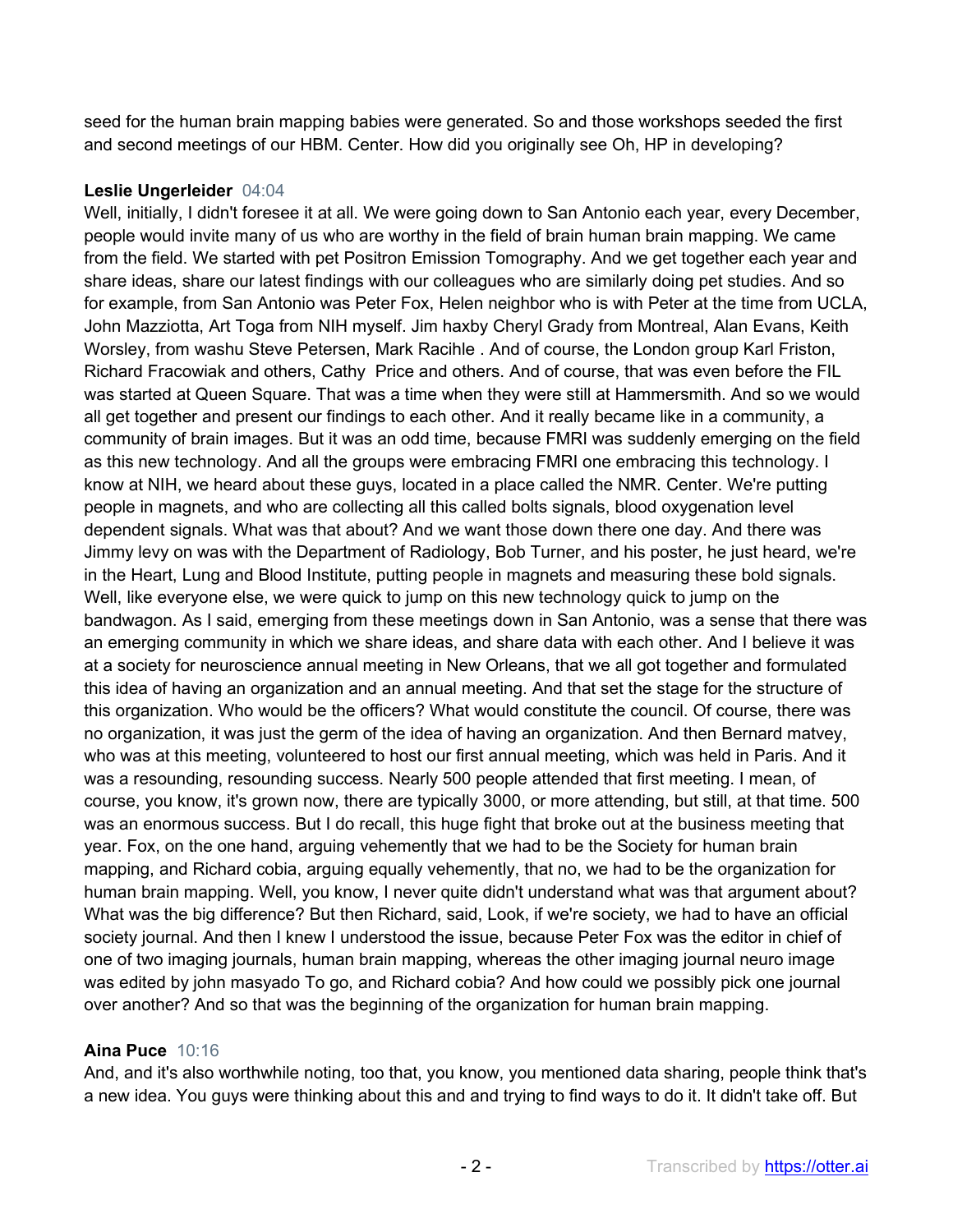there was certainly many practice swings. There was no standardization of in 3d of anatomy at that time. So you guys had to confront all of those problems. And one thing that's interesting now, you mentioned about the, the debate about the society in the organization, what I think is really lovely now is that we have both, we call ourselves the organization. We are a society as it as from 2016 onwards, and we now have a publishing platform online called aperture. And so you know, that's come the full circle. So it's, it's just a nice, nice bit of history that you were, of course, an integral part of. So I'm going to, I'm going to go right back to the past, right back to the early days. And I'm going to ask you, as a child, what did you want to be when you grew up?

## **Leslie Ungerleider** 11:27

I was totally clueless. totally clueless. I knew I was very good to science. But I didn't see myself going into science. When I was in high school, for example. And when I arrived at college, in my first year, that was, it became the State University of New York at Binghamton. But at the time, it was a very small liberal arts college called Harper College. And when I arrived there, I had to pick a major. And I didn't know what what should I major when I thought, oh, psychology sounds good. Maybe I'll become a psychologist. I had no idea that Psychology at Harper College meant experimental psychology. And in fact, in my introductory psychology class, we were each given a Skinner box, and a rat. And we learned about schedules of reinforcement. And that was my lead in to experimental psychology. And of course, when I applied to graduate school, I continued in experimental psychology, there was not a field of neuroscience then.

## **Aina Puce** 13:01

You Yeah, that's, that's interesting about the Skinner boxes and coming from Indiana University. Of course, where Skinner was, there was still some old vestiges of the building that had those little cubicles for testing the rats of the boxes. So it's, it's a really interesting piece of history. Just bring you bring you back to high school. Now, before we go further on, did you have any favorite science subjects in high school?

# **Leslie Ungerleider** 13:31

Probably biology, I was always always attracted to biology.

# **Aina Puce** 13:38

Well, that that makes a lot of sense, given the way your career has progressed. And we was your career trajectory of re entering one or a straight one, would you say if you had to characterize it,

# **Leslie Ungerleider** 13:55

it was mostly linear, but with a little bit of a teacher detour on the way. So when I was finishing my PhD at New York University, and my husband at the time, was finishing his internship in New York, in medicine. He then became eligible to be drafted. And that was during the time of the Vietnam War. And he picked a very bad number in the lottery system. And so he thought, Oh, how can I defer being drafted? Is there another course I could take? And so we looked into other opportunities, and found that if he enlisted in the Indian Health Care System And so two years, and that Indian healthcare system that would fulfill his military obligation. And he was offered two different positions. One in South Bluff, North Dakota, and the other in Oklahoma City, nearby an Indian health clinic. And she thought, Oh, I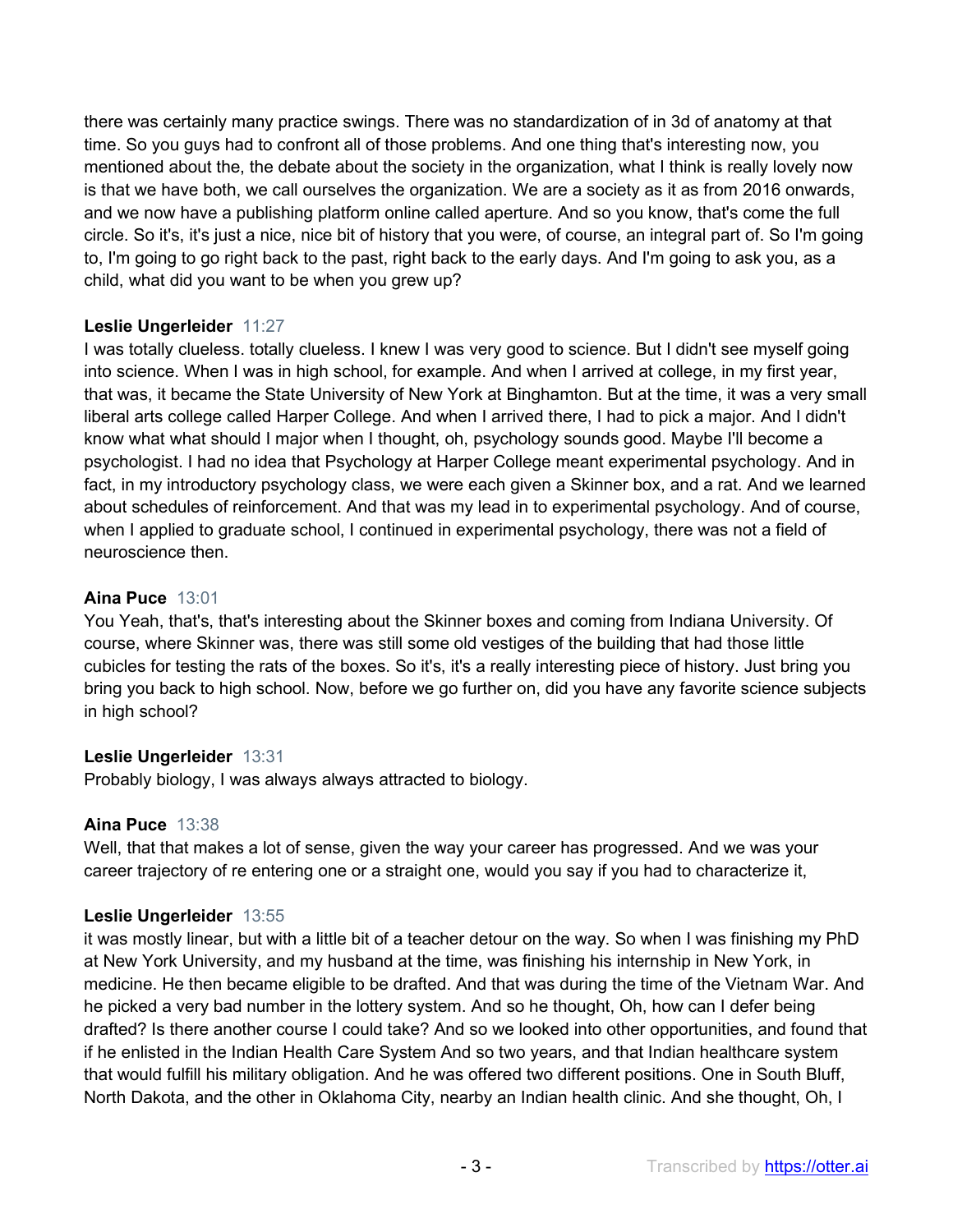cannot bring my wife to South love North Dakota, she'll never find a job there. And so off, we went to Oklahoma City. And amazingly, like miraculously someone on the faculty at hope lahoma City University was leaving to take another job. So I interviewed there, I applied for the job. And I was hired. And so I spent the next two years teaching Psychology at Oklahoma City University. Then we go halfway across the country, we had always thought we'd get back to New York. But then we thought, oh, let's continue westward. And so our next stop was Stanford University, where my husband did his residency. And I found myself in the laboratory of concrete them. And that was really an amazing experience. It was a wonderful lab. Carl's who were trained, actually, as a neurosurgeon, a human neurosurgeon, then went off to do science. And the science was looking at high level, perceptual visual mechanisms, and the monkey brain. And so while in graduate school, I had been looking at the war systems in rats, I switch fields, and started doing high level vision in monkeys. And that was the beginning of my system level, visual science career in monkeys.

# **Aina Puce** 17:29

Well, this is a, it's nice to hear a story like this, because many people these days are struggling with dual career problems. And, and clearly you did as well at the time. And it's just about, it's beautiful to hear that in your case, it was a very fortunate ending to that. And you you had access to a wonderful opportunity that that's it set up your career in a very special way. And so that makes me feel warm and fuzzy. And I hope that those people out there who are in the process now of of going for jobs and getting training and have partners who are probably scientists, as many of us do, I hope that gives them some encouragement. It's really, really lovely. So I'm going to talk a little ask you a little bit about

18:23 your,

# **Aina Puce** 18:25

if you had your time again, would you do anything different?

# **Leslie Ungerleider** 18:31

You know, I look back on my career as sort of one accident after another in which at each choice point, I sort of made the right decision. So after I was finishing my postdoc, with called pre-boom at Stanford, I started thinking about going on the job market. And there were absolutely no, I would have loved to stay in California. I mean, I loved everything about it. I loved the climate, I love the culture. It was just it was, you know, a great mix of work and life. And I would have done really anything to stay there. But there was nothing no job offered there. And I really had no idea where I would wind up. But then, in 1974, I was at the Society for neuroscience, I think it was the third annual meeting in St. Louis. And I was presenting data results that I had a change in premium slab and then after the session at the end of the session, a gentle Men approached me, introduced himself as more Michigan and said, You know, we're getting very different results from yours. Why don't you join my lab and sort this out together? And I thought, oh, wow, that would be so great. So I applied for an NIH nrsa fellowship, which I got, which I was awarded. And the next year, I moved to mark Miskin slab. And I've been at the NIH, ever since it's just been really research heaven. I've just taken my science in multiple different directions, starting out doing behavioral work in monkeys with lesions, going on to do anatomy, tracing connections in the brain, doing neurophysiology recording single unit activity, and then jumping into the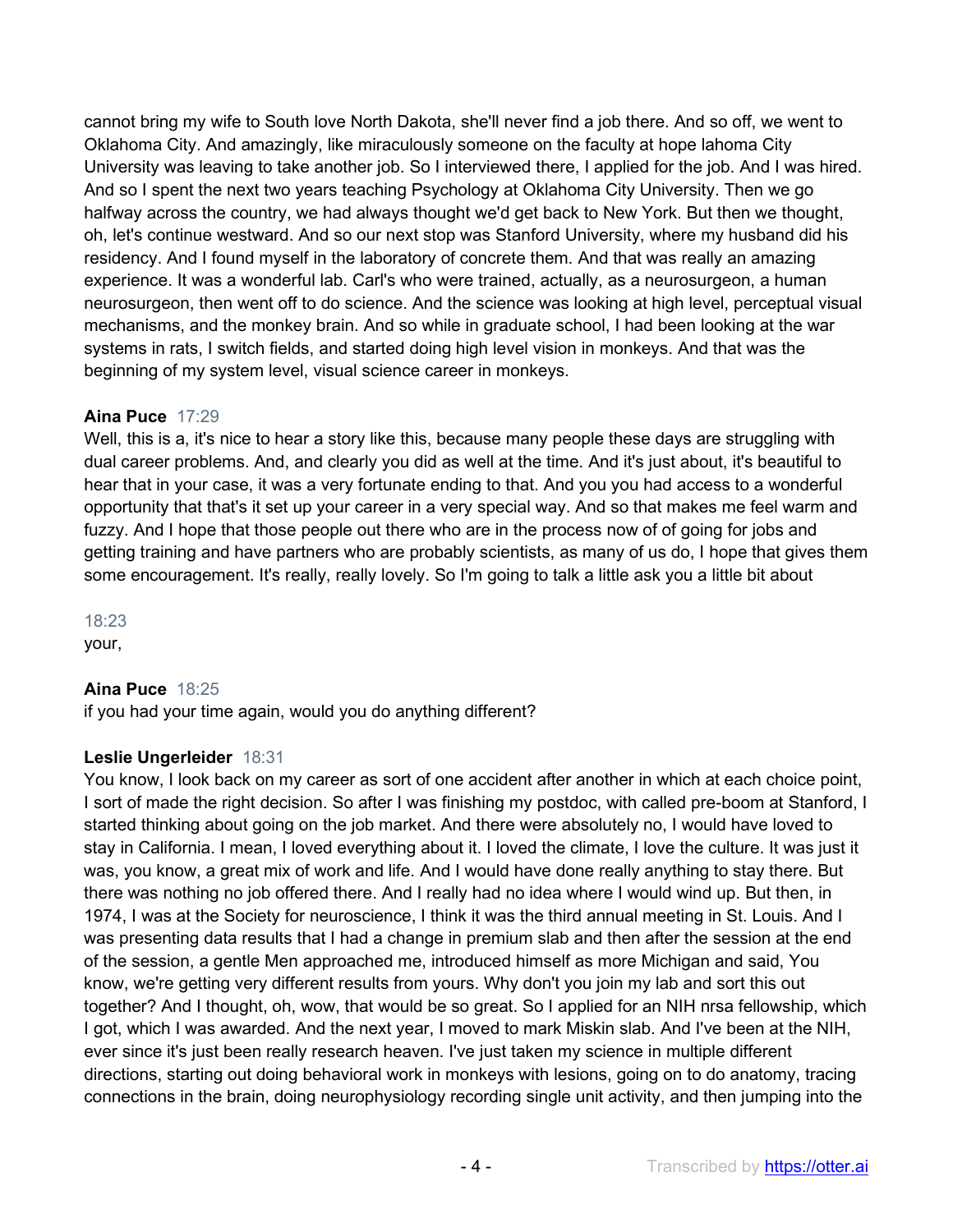field of neuro imaging. And being at NIH, one can actually do that one just doesn't have to justify reinventing oneself over and over again.

# **Aina Puce** 21:37

That's what's so nice about the NIH, I really look to the work that you guys do at the NIH because you can take risks, and do science, high risk science that that we can't do in the extramural world. So I'm always I've always got my eyes focused on what what you're all up to at the NIH. The interesting thing that you mentioned about, you know, how you got to the NIH, it underscores how important networking is, and then you were Edison at your poster, and look what happened. And, and so many of us have been, you know, Edison, and we've ended up, you know, getting jobs out of that. And so that just underscores how important it is to attend scientific meetings. And of course, we're now we're doing this virtually. So it's going to be interesting to see how we go with looking for posters and looking at posters and integrating network interactions. It's going to be a test this year, but we can't underscore how important that is. So just um, you mentioned you have you, you've mentioned, you've done so many, so many interesting and thought provoking, and groundbreaking studies using so many methods. Do you want to talk about which one you personally found the hardest to work with?

# **Leslie Ungerleider** 23:08

So I think doing behavioral work, doing anatomy, doing physiology, what could do on one's own, you don't need, it's not a group effort. But imaging is a group, it's a team effort. So it's not good enough just to be a cognitive neuroscientist. One needs to work with physicists. When needs to work with statisticians, computer scientists, to really move the field forward and make discoveries and get the job done. So I think in many ways, neuro imaging is the greatest challenge of all.

# **Aina Puce** 24:06

Well, it's good to hear that because I know many of us struggle with trying to process the information and trying to understand the problems we look at and it makes me feel a bit happier if you see that you're struggling with that as well. But But I want to switch gears a little bit now and talk about role models. And and you know your role model for many people, including myself, you've been a role model, and you've helped me my career which I appreciate tremendously. Can you talk a little bit about how it was for you when you first started in science and how you went through your career with with how many women were there?

# **Leslie Ungerleider** 24:51

Well, at the beginning of my career, there were none. I never met a woman scientists Until I entered graduate school. And even then, there were no senior women scientists. I mean, people were beginning to have an awareness to hire women into their faculty. So all the women that I met Ben, or Junu, women, untenured women. And even when I got to Stanford, the only senior women scientists I met were people in, for example, developmental psychology, or social psychology, women were simply not entering the field of neuroscience. And it was only when I arrived at the NIH, that I finally met a woman, nurse scientist, and she was packed gold mineral kids. In fact, she was at Goldman then that was before she married Pasco with cute, and she had the office right next to mine. And she really became my role model. I'm, like me, that was very small, petite woman, in a field with large towering men, like me, terribly shy. In fact, we're both kind of introverted. But what I saw in Pat was something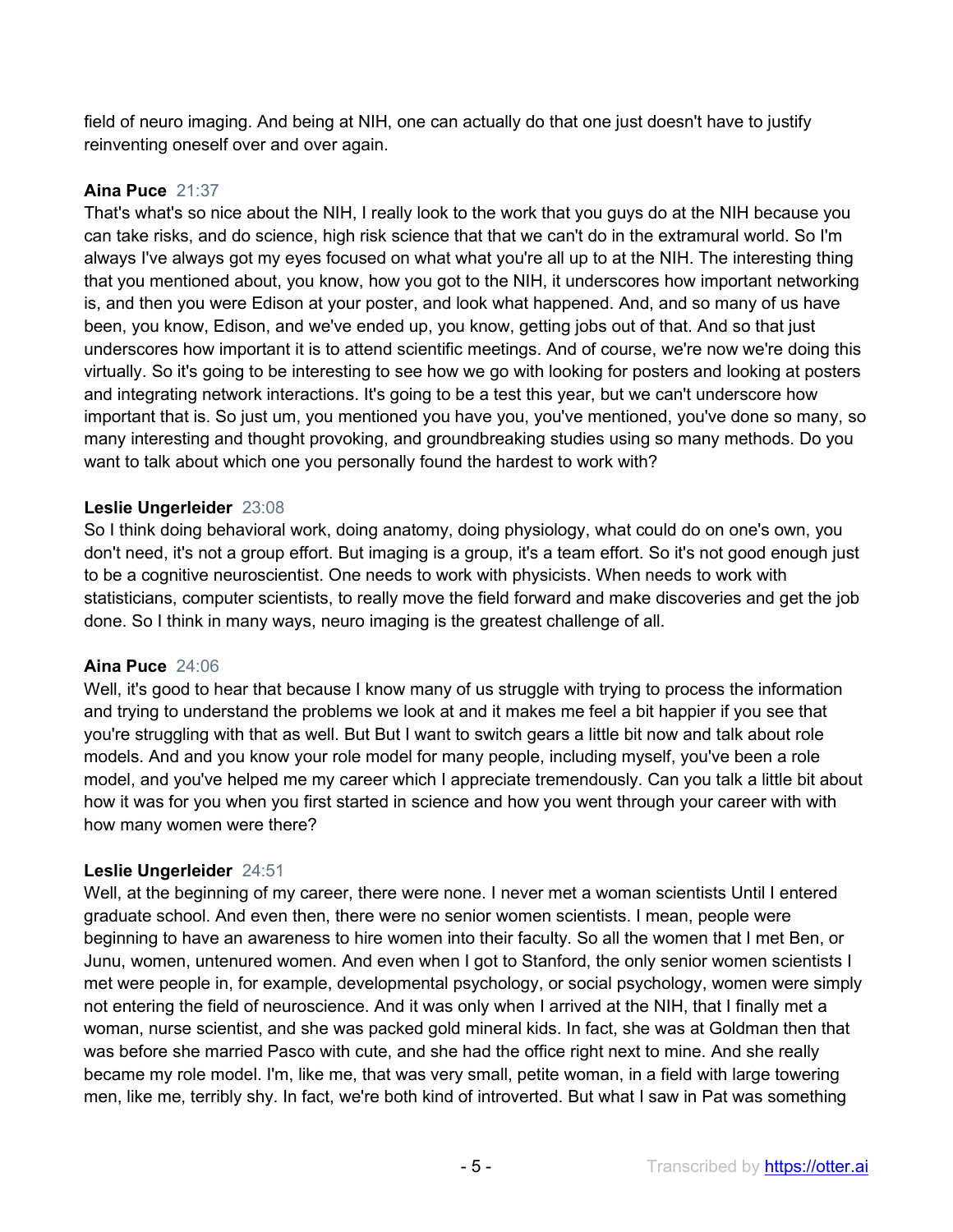truly remarkable. She never turned down an invitation to speak at a meeting, to attend a workshop to be part of a symposium, whenever she could, she put herself out there, even though like me, I knew she was terrified to do it. And so what I learned from her, and what I need to convey, actually, to the young women out there is that to succeed in this business, even if it goes against the grain, put yourself out there, tell everyone what you're doing, what new discoveries you're making, tell the world about your science, share it with anyone you can.

## **Aina Puce** 27:40

Well, that's, that's very inspiring to know. I think also the world of pet golden occasion. I remember when I was at Yale, the first time when I got there to work, I remember going to a seminar and an extremely well dressed and well qualified woman, with a beautiful set of pearls got up and asked in the most polite way, one of the most profound questions you could possibly ask of a seminar speaker. And and immediately, I thought, Oh, my goodness, who's that? And then I realized who that was. And so what what an amazing role model for you. But I think the other thing that you mentioned there, that I think should resonate, and will certainly resonates with me, and I think is a very, very critical thing for people who are doing their training to know is that, yes, we all feel uncomfortable about doing this. You and I feel uncomfortable about doing this interview, I'm happy to admit it. But in that discomfort, we have to get used to that it's almost like you have to be you have to get comfortable with being uncomfortable, isn't it?

## **Leslie Ungerleider** 28:52

Right, right. I mean, I still get to this day, I get terrified before every lecture I give. But then sort of once it gets going.

# **Aina Puce** 29:08

All of that anxiety and fear just washes away. That's Well, that's good to hear. That is good to hear. So let me just switch gears a little bit and about the highlights of your career because we've talked about some of the specifics. But what about the highlights? What do you find the most, that's the most precious of meaningful to you when you look back.

## **Leslie Ungerleider** 29:36

So one major highlight was being invited to give the grass foundation lecture. It was at a meeting in Miami. I think it was in the Gleason auditorium, Jackie Gleason auditorium. And it was a long time ago. It was Actually, before PowerPoint, and I had to go down there with five duplicate sets of slides, which were loaded in to five different carousel projectors, throughout the auditorium. And then the slides were projected on to five different screens throughout the auditorium, so that everyone could see the slides, there was a terrifying talk. In fact, I rehearsed that talk several times in my hotel room, I got a carousel projector from the hotel to do that. But it was one of the greatest highlights of my career. And I think probably the most important highlight was being elected to the National Academy of Sciences. That was really special, because at the induction, my parents who are still alive, flew down from New York, and were able to join me there. And that was really, really special. I knew how proud that I had made them.

## **Aina Puce** 31:21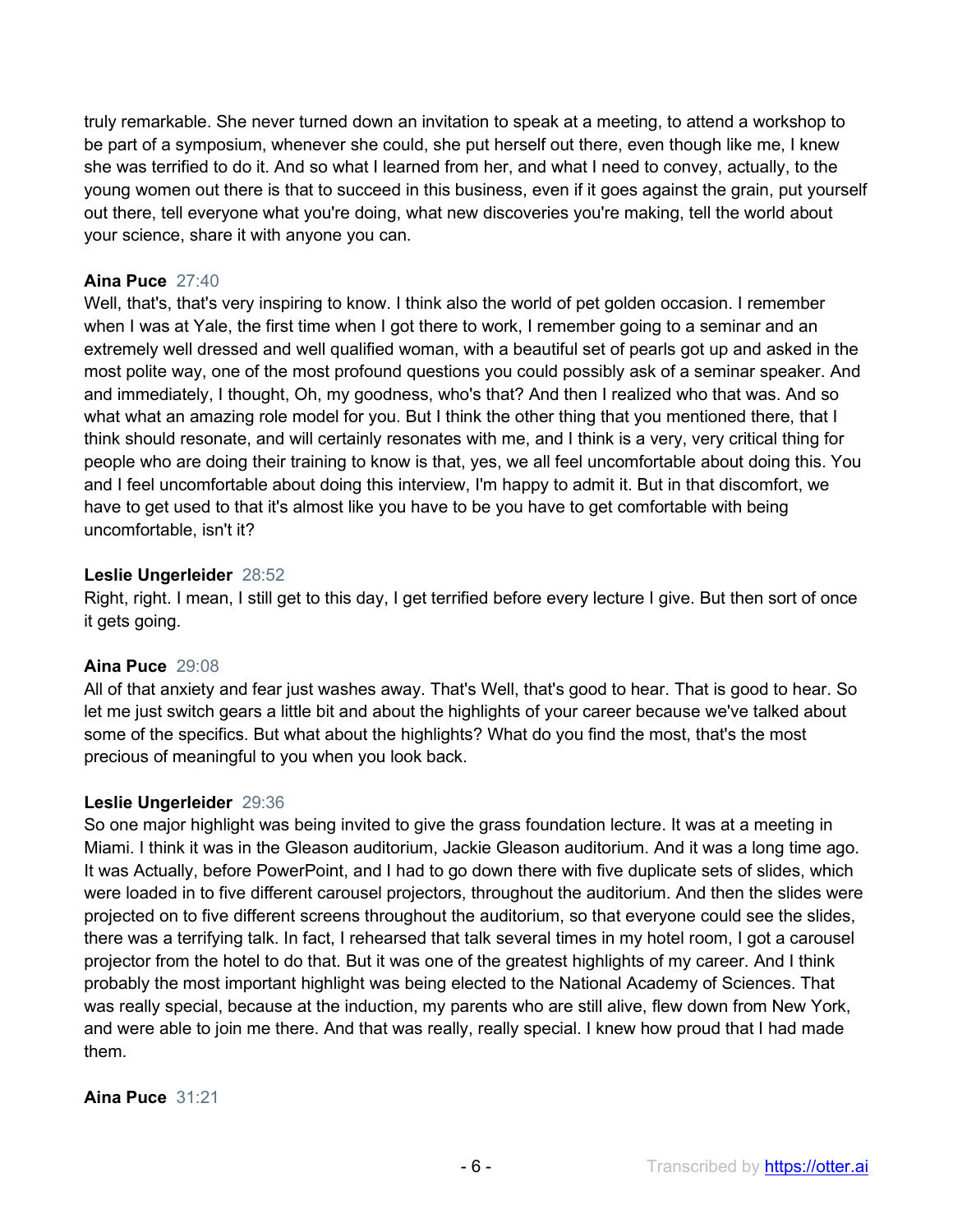Well, that's, that underscores how important our families are in our lives, and despite spending a lot of time in the lab. But I have to say, let's see, I remember that lecture that he gave, and it was impressive. And if you were scared, none of us knew it. It was an amazing lecture it is in and of course, there were 1000s of people back then as well. But the slide business, yes, that was an added degree of extra difficulty to anybody. So anyone's done mine. But just to turn to I mentioned family just now. After you come back from the labor after day, you know, you've been busy, it's hectic. What do you do? How do you unwind? And and what advice do you have for people for maintaining work life balance?

## **Leslie Ungerleider** 32:14

I am absolutely the wrong person. I have no work life balance in my life. I really work all the time. I am sorry to say, I do I work almost most weekends, as well as during the week. So, you know, when I first arrived at NIH, Mort Mishkin said, you know, Leslie, I encourage a balance for everyone else. And I think you can have a better balance than I do. The one thing I do devote myself to is my grandson, who's now 16. And he usually visits one weekend every four to six weeks. And we spend the weekend together. And we play chess, we go out for sushi. We go swimming in the swimming pool. In my building. We go to the mall together, watch movies with movies. And so he goes skateboarding in the neighborhood here. And so I really tried to spend as much time with him as I possibly can.

## **Aina Puce** 34:21

It's funny, I laughed when you I asked you that question about work life balance because you knowing you as well as I do. I know how passionate you are about science and so for the way I see it, when you say you work all the time, that's your passion. You know, and that's something science is something you've always adored every time you talk about, what what you're what people in your lab are doing. That's always the thing that strikes me. You have a passion for that. And so I understand why you're working all the time because you're helping them with their careers and then getting them sorted out. And that's, that's just amazing. It's amazing to see, I think,

## **Leslie Ungerleider** 35:06

I think the greatest gift, really in life is if one can work at something want truly loves. And I think for most of us as scientists, we've been given that gift. That's what we do.

## **Aina Puce** 35:25

Yeah. And that's great. We are fortunate to be that way. But there are, of course, there's the negative side of science as well. And so, let me let me dwell on that just for a little bit about some, you know, if you can give us a piece of advice for dealing with difficult colleagues or people in the lab based on your own experience, because that, you know, these things happen.

## **Leslie Ungerleider** 35:51

I have to say that I have worked with some of the most wonderful, amazing colleagues at NIH, for example, there are three p eyes who had the other sections in my lab, Alex Martin, Chris Baker, Peter Bandettini. And they're all simply wonderful. I've collaborated and publish with each of them. And it's just been the most wonderful, really experience. My collaborators on the site have been equally wonderful. Julian viome, here in Montreal. I'm Marlene burrman. at Carnegie Mellon, and my long standing collaborator, Ricardo guitars, from the Federal University of Rio de Janeiro, who have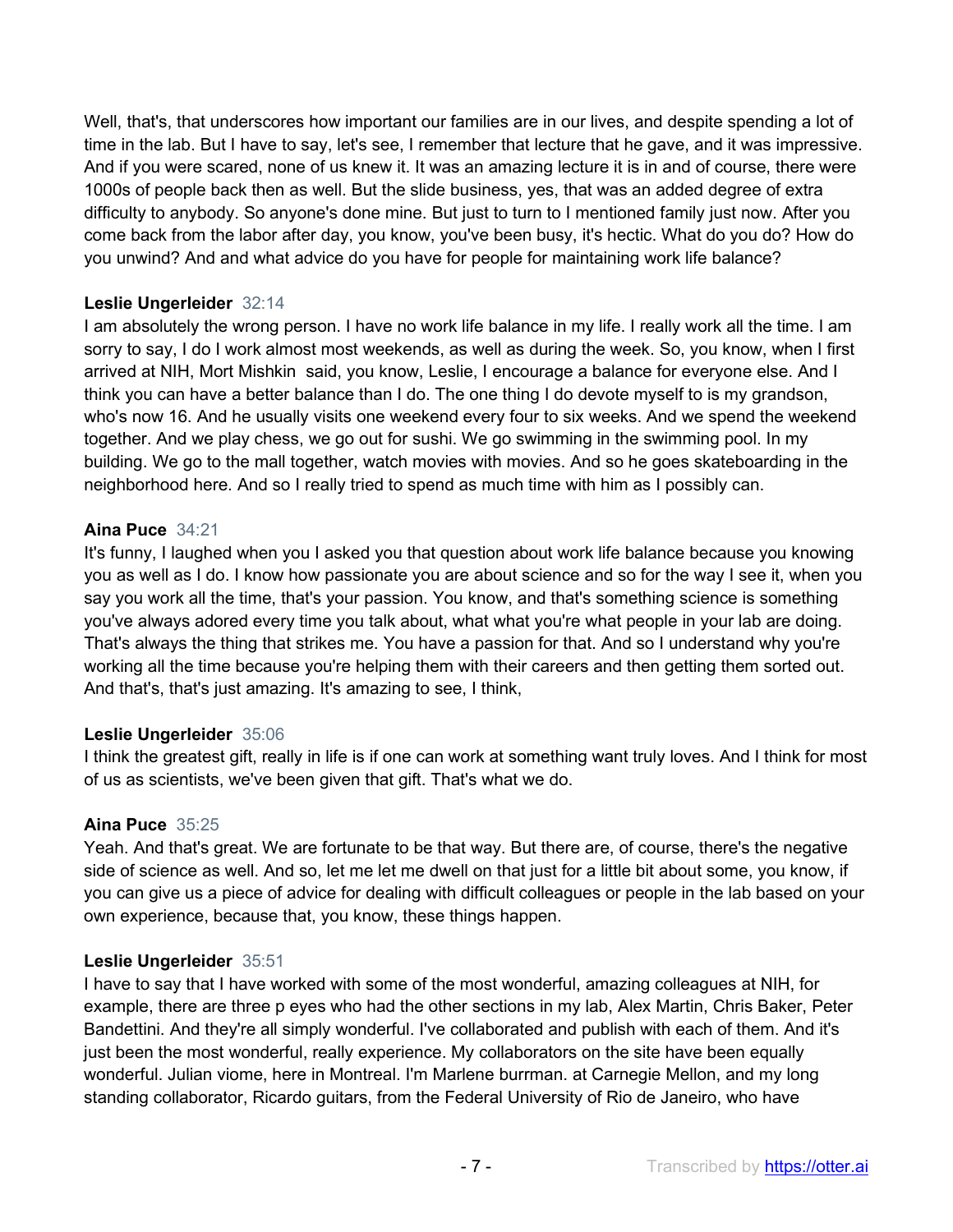collaborated with more for more than 35 years, and they've each been just fantastic. And all of the postdocs coming through my lab, many of whom have gone on to successful careers of their own. How can he Garan Luis pessoa Sabina kassner her own now senior scientist, but I did have a single troublesome postdoc years ago who abused one of the trainees in my lab. The way I run my lab is I typically pair up a post stack doc with a post back, this post baccalaureate students have finished college and come to the lab for two years before going on to graduate school or medical school. And this postdoc, who will remain nameless, verbally abused his post back and he was he was a very entitled individual. And what I had to do was separate him from the postback and have an intermediate postdoc, so that if you wanted to communicate with the postback, it had to be through this intermediate individual. And then, of course, I couldn't tolerate the sort of behavior in the lab. And I had to ask him to leave.

# **Aina Puce** 38:48

Well, thank you for sharing that story. I mean, you know, these these things happen, I mean, we have to work together there are good times and but there are also bad times in the lab, there are failures and things and people people take that and respond to that in different ways. And so there will be situations in labs where things don't always work out all the time. But I think it also speaks to the AED investigators ability to select people that they will be able to work comfortably with and be compatible with because we all have we have to work together on this so it's at that's kind of good to hear that you've been able to to sail through reasonably smooth waters in that regard. Okay, so let's turn towards some the future and back to the brain which I know you love. So, today when you read the literature, is there any part of the brain that you when you see being discussed you think about this looks like a still a mystery here then what what what should be What should be the work going forward?

# **Leslie Ungerleider** 40:04

So it's always been a puzzle to me why there are certain categories selective areas, but not others. I mean, we really didn't know about category slipping areas, till neuro imaging. So for example, we knew there were face cells in the brain. But we didn't know there were face selective areas. And that came about through neural imaging. So why are certain areas represented in categories select why certain categories represented in these categories, selected areas, and not others. So for example, we can understand why there are face selective areas. I mean, faces are critical for social communication. We're very social animals. We can understand why there's a word form area. Well, there we spent protracted years learning to read and recognizing words. But why is there a body selective area? Why is there a scene selective area? I just can't figure that one out. And why aren't there other selective areas? Food, food, such an important category? There's no food selective area. So I think, for me, that is a major puzzle. I, you know, I think these areas evolve early in childhood. And, you know, maybe, if we could put a video cam, like, on the forehead of infants, and see how they see the world, we can begin to figure that one out.

# **Aina Puce** 42:25

Yeah, that's it. That's an interesting, interesting way to tackle the problem. And I happen to have a colleague at Indiana University, almost also an academy member, Linda Smith, who actually has done exactly that. And it's amazing. The first they've put a head cam on the infant's and also on the parents as well and look to see what what are the image statistics of the scene as the infant develops? And it's,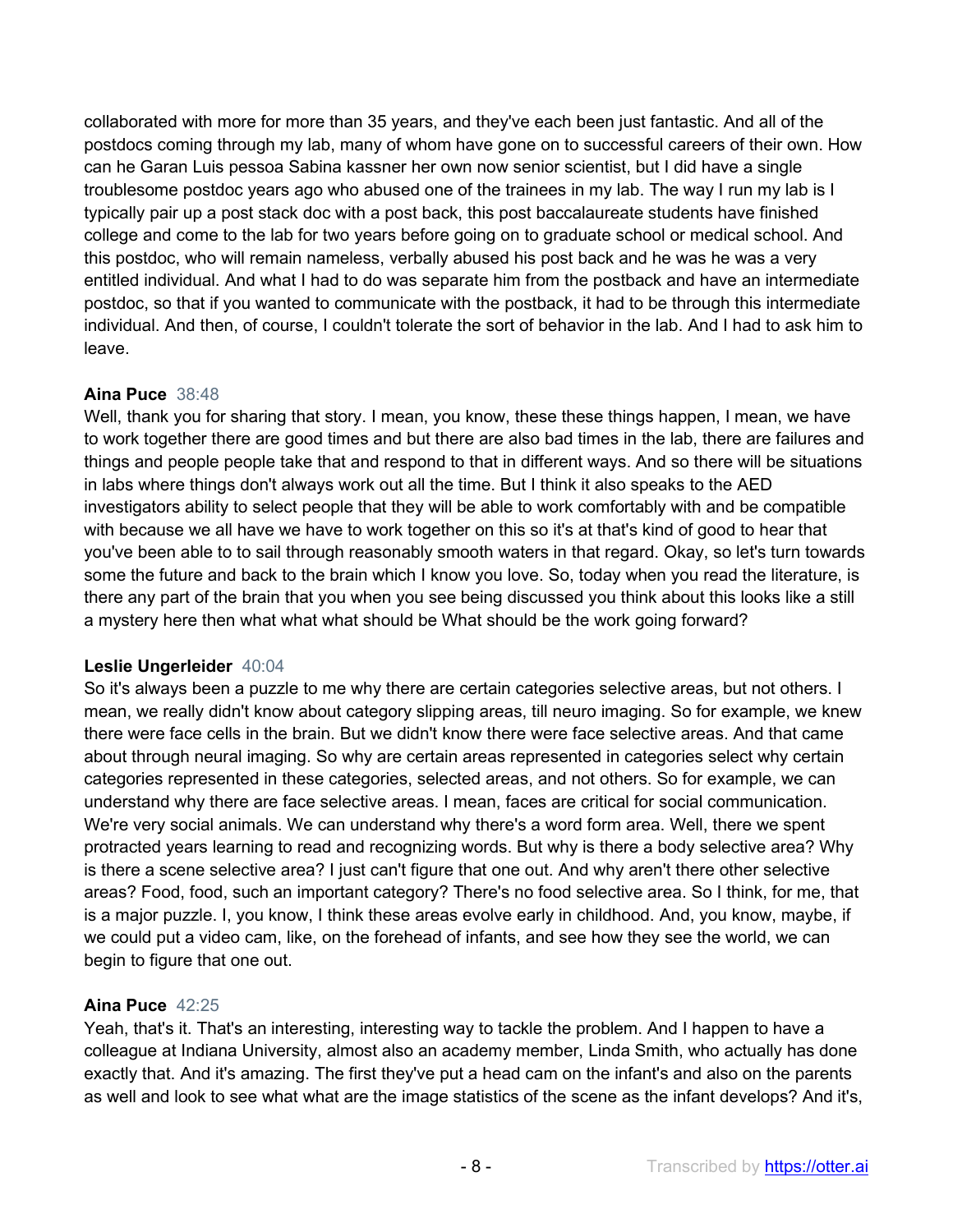it's astounding, the first, first six months of life, it's pretty much faces, and people moving, as you'd expect. And then the next six months, it's hands. And it's as they start to manipulate objects. And as other people do. It's amazing. So that that could be that could play a role with that, perhaps.

## **Leslie Ungerleider** 43:25

Actually, that's so interesting, because Charlie gross at Princeton, before he discovered face cells, had cells. Mm hmm.

## **Aina Puce** 43:39

And the and I remember him telling me and true Allison the story at a neuroscience meeting, about the fact that he was ridiculed for reporting those results or the face work. And I don't know if you were president at that neuroscience meeting, where he was some, you know, ridiculed for that. And of course, it can't possibly be true. For years

## **Leslie Ungerleider** 44:03

after people try to say, no, it's all low level stuff. There are no face cells. And then in the end, is that Oh, yeah, well, I guess they self

## **Aina Puce** 44:17

Yeah, cuz he was very happy when we found them in him. And so I remember that he came up to us. And it's funny that you know, you're funny, you're talking about faces and emotion and, and emotions and things and identity and things like that. Because it's honestly, this conversation. Where as enjoyable as it is, is totally bizarre, because I can't look at you properly because if I look at my camera, as I'm doing now, I'm not seeing you. I'm not seeing your responses. And yet when I look at you, the people who are viewing us can't see your cat Look at me. So it's it's kind of an ironic situation that we find ourselves in today. I get okay.

## **Leslie Ungerleider** 45:00

Go ahead is exhausting. At the end of every zoom meeting. From the way we need to interact, communicate with each other. Yeah,

## **Aina Puce** 45:12

yeah. And that's why I watch BM, this virtual HBM is going online for two weeks. And we've kind of keeping things to the half day because it is so exhausting. And even after two weeks, we'll probably be exhausted. But it is what it is. All right. Well, let me ask you a couple of things about the future. Now. What do you see as the big game changer in systems in cognitive neuroscience over the next 10 years,

## **Leslie Ungerleider** 45:44

I think it's going to be the technology that moves us forward. When I in my first FMRI study, which I did with my postdoc Avi Karni, together with Bob Turner and Pete Jezzard we collected, of course, it was a block design. And we collected for sagittal slices through the motor cortex, as subjects were performing finger to thumb opposition movements, for sagittal slices. There was a workshop shortly thereafter. And I remember, it was a small workshop. And I remember over lunch, Alan Evans saying, you know, by the end of the year, we're gonna have whole brain imaging. I was just incredulous that that would happen.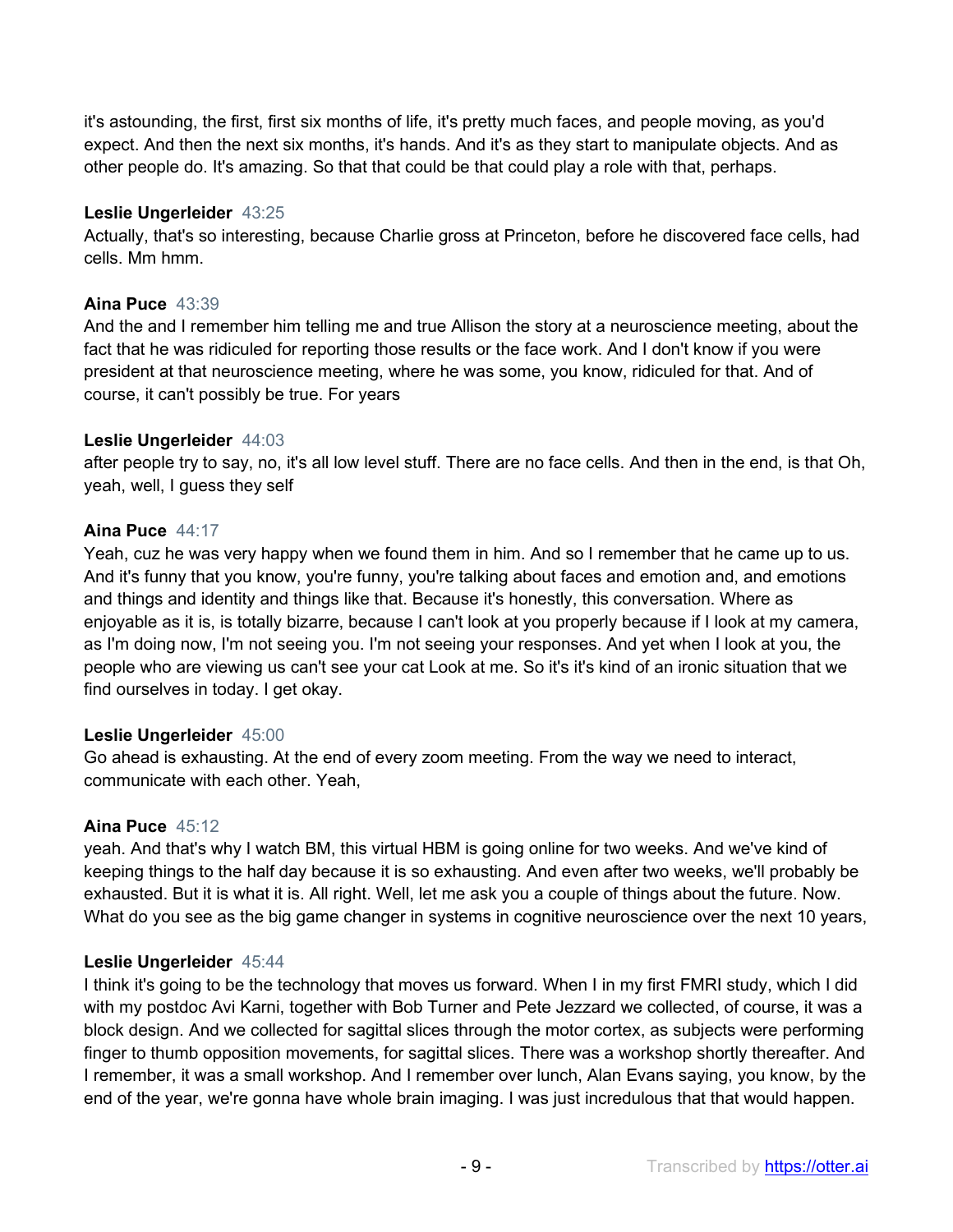Well, in four or five months, there, we were, whole brain imaging. And then of course, there was event related fMRI, functional connectivity, resting state connectivity. Who would have thought five years ago, there would be anything like laminate specific FMRI. But with greater field strength, high resolution, here we are now, it's the hardest thing. We can actually look at images. And know whether it's a feedback, or a feed forward, projection activation. So I don't know what the new technology will be. But it will be technology that moves this field forward.

# **Aina Puce** 47:57

Yeah, and that certainly, I agree with that, too. And thinking about in the neurophysiology field on that part of neuro imaging with with room temperature imaging. Now, that is absolutely amazing.

# **Leslie Ungerleider** 48:12

That's

# **Aina Puce** 48:14

that's something that hasn't existed before. And that's going to be brief. It's going to be made that make everything more accessible to people as well. And that's one of the other important things about doing science, of course, for sure, for sure. So, about doing science in the future. What what, let's talk about the ideal human brain matter what kind of skill set do they need.

# **Leslie Ungerleider** 48:42

There won't be an ideal skill set. Like now, it will always be a team effort. It will always be a team of cognitive scientists, neuro scientists, computer scientists, physicists, statisticians, one can do human imaging. Without all those people in place. You need a neuron anatomist in place, you cannot have expertise. In all of those things. It will have to be a team of experts who come together to do collaborative science. That's where the field is going.

# **Aina Puce** 49:41

And that also poses challenges doesn't it because one has to be able to work with others. One needs to be able to understand the position of other people. There are cultural differences. We all collaborate with people all around the world and and just Making sense of what that individual means. And that's a very, very important component of this. And that's why I'm making mention this virtual interaction that we're having, because that's kind of a impoverished means of communication in a way. And I'm not there to, but when I'm on on these zoom meetings, I'm exaggerating my facial reaction. So people hopefully get some sort of amplification of what I'm thinking. And that's, I think it's going to be hard, isn't it in the future, if we keep doing this online stuff? I think

# **Leslie Ungerleider** 50:39

this whole pandemic thing has been really a disaster. I think, especially for the junior people, the postdocs in the lab, and even graduate students who have had data collection interrupted, I have a graduate student in my own lab, who spaces work was interrupted and collect data anymore. No, we're not scanning subjects. And everyone, I mean, one postdoc said, you know, there are just so many ways, you can re analyze the same dataset. People have really been sent back. But I mean, the one saving grace is that it's affected everyone. Everyone's been in the same boat.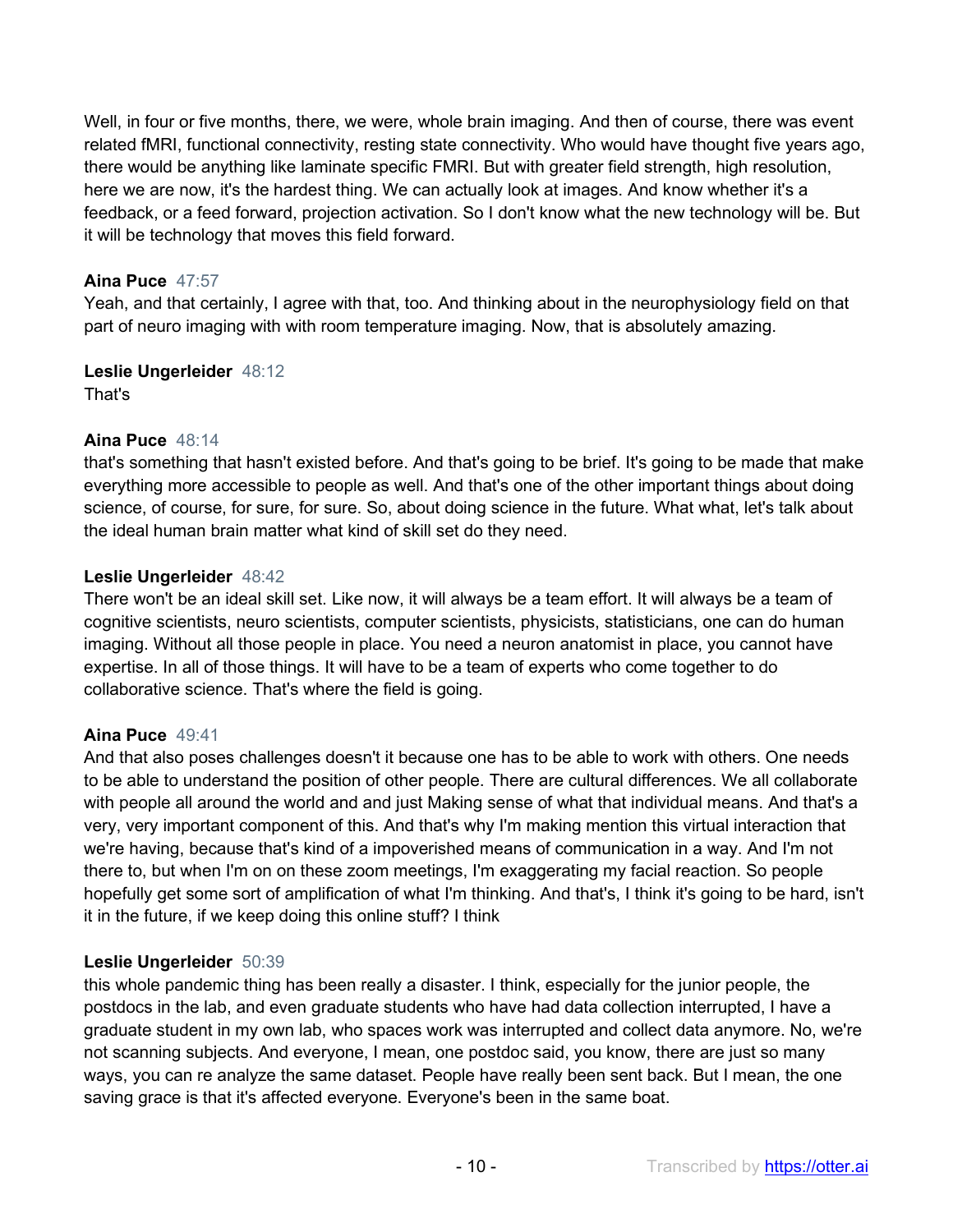## **Aina Puce** 51:34

And, of course, we also have a lot of shared data resources. Now the Human Connectome Project ABCD study, UK Biobank, there's a mega m, Eg artifacts, database, excuse me. So that is, gives people hope, at least, that they've got some data that they can learn and do new things with. So that's least that's one positive thing that we can be doing. So let me let me ask you a question about these challenges that, you know, we have in the future, what about female scientists? And, and and what sort of challenges do you see for them? Right now that didn't exist when you trained for instance?

## **Leslie Ungerleider** 52:24

I think things are much better. For our junior scientists much better. I think. There's the recognition in universities to hire equal proportions of women as men. I think there's a recognition in universities, certainly here at NIH, that if your tenure track and a woman and you become pregnant, the clock stops ticking, you can take a year off to have a child. And so I think there's more of an opportunity for women to move up into leadership positions. At NIMH, our scientific director, is a woman Susan Amara, we just hired a new scientific director at ni NDS, another woman, Lorna role, and so I think they're more and more opportunities for women. The one thing that disappoints me is when Junior women come to me and say, and this has happened in my lab, I say, I don't think I can do what you do. I don't think I can run a lab. I just have to say, you can. You can, you can do it. But many of them out to become support staff, and other people flubs and others simply drop out, go off with their husbands who get academic positions, and then stay home. The women stay home to raise families because they think they can't do it all. And I keep telling them, you can do it all. It is possible to do it all.

## **Aina Puce** 54:53

So there are a lot of a lot of challenges still in universities. Certainly When you look at the ratios of when we're talking about specifically men and women, there, they still are, there's a lot of work still to do. So we can't take our foot off the gas pedal, we've got to keep, keep helping people to be able to realize their full career potential. I think that's really what you're talking about here. You're You're, you're trying to get people to realize their full career potential. And that's how,

## **Leslie Ungerleider** 55:31

and even at NIH today, there are just a handful of women lab cheese. And just a handful of women tenure track investigators. xo. Yeah, we're not there yet. For sure.

# **Aina Puce** 55:50

Okay. Okay. Well, that's, that's good to hear that you think that way. But let's, let's turn back to the O h. VM, we started with the history of the O h VM. And let's talk about the future of the H VM. And what what some recommendations do you have for the future growth and success of a witch be in the society that we have now?

## **Leslie Ungerleider** 56:20

Well, one thing that I like, is that we haven't grown too big, it is so nice to simply to still go to a meeting, where one can meet colleagues interact with friends, and so it's manageable enough. So it still feels